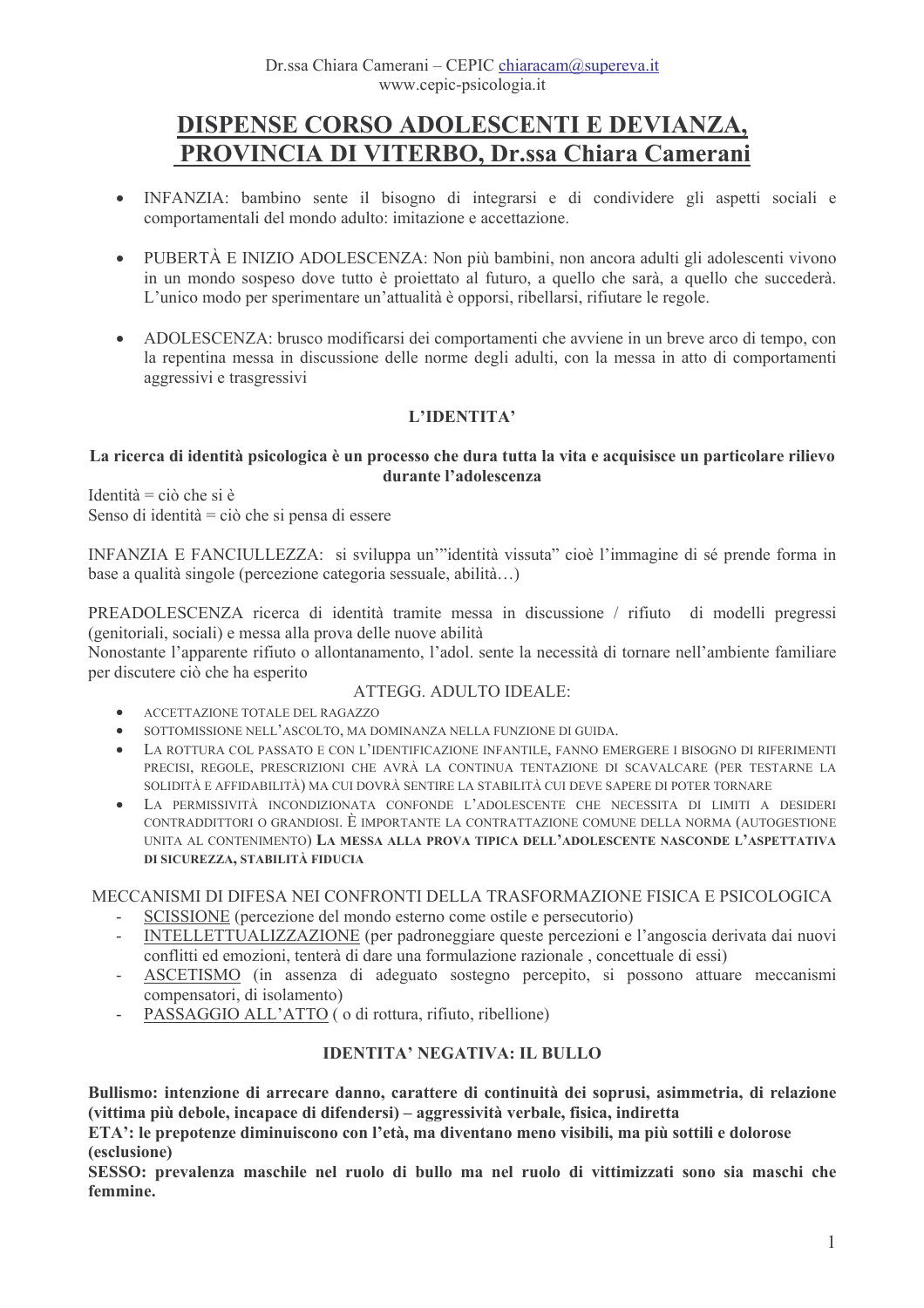### Maschi strategie rozze, femmine più sottili indirette calunniatrici, crudeltà non spettacolarizzata Maschi aggressivi su entrambi i sessi; femmine prevalentemente vittimizzano lo stesso sesso.

### **Caratteristiche del bullo:**

aggressività generalizzata sia per adulti che coetanei impulsività poca empatia eccessiva opinione di sé (non supportata la teoria della fragilità; poca ansia e insicurezza) predisposizione alla violenza giustificata come legittima o funzionale ritiene che la vittima non soffra o meriti assenza paterna o mancata identificazione trasparente nel contesto familiare madri triangolanti bulli passivi, sobillatori capacità di organizzare gruppi e azioni indica capacità sociali e competenze, usate strumentalmente. Caratteristiche della vittima: introversione, difficoltà nella comunicazione ansiosi, insicuri, scarsa autostima instabilità emotiva comunicazione non verbale ostile fisicamente più debole, non aggressive, attegg. negativo verso violenza eccessive preoccupazioni riguardo il proprio corpo (timore di ferirsi, incapaci nel gioco, scarso coordinamento corporeo) attegg. Familiare oscillante tra coccole e punizioni. Confusivo non hanno un amico passivo sottomesso (ansioso sottomesso, debolezza física) provocatrici (entrambi modelli: ansioso (insicuri preoccupati incolumità) e aggressivo controbatte o reagisce, iperattivi, offensivi)

entrambi: difficoltà a riconoscere le emozioni e gestire conflitti (esitamento o modalità aggressive.

# **IDENTITA' TIPICA DEI GIOVANI DI OGGI (Andreoli)**

Rifiuto dei sistemi: rifiuto o dissolvenza delle categorie del sapere e della possibilità di organizzare pensieri in sistema

Assenza di storia: mancanza di conoscenza ed interesse sull'origine della propria patria o famiglia "uomini senza radici"

Perdita della percezione di futuro: interesse esclusivo all'immediata soddisfazione, incapacità di rimandare la gratificazione. "subito" è l'unica dimensione di tempo

Prevalenza dell'esperienza sensoriale, basata su stimoli privi di consapevolezza cosciente in contrasto con una carente elaborazione critica della coscienza:

Bisogno di frastuono come esternazione della confusione interna e come distrazione

Desensibilizzazione verso la morte. Difficile distinzione tra morte reale e virtuale

Pressappochismo del sapere risposte a tutto, su qualsiasi cosa, in base a prime impressioni o impressioni Superficiali

Dispercezione della norma ignorano le norme, non sono interessati alle leggi, ma vogliono obbedire a un capo

Bisogno di un nemico per rafforzare la coesione del gruppo

Prevale l'assenza di senso di colpa, l'egocentrismo ed il culto dell'individualità, volontà di successo senza sforzo e in ogni modo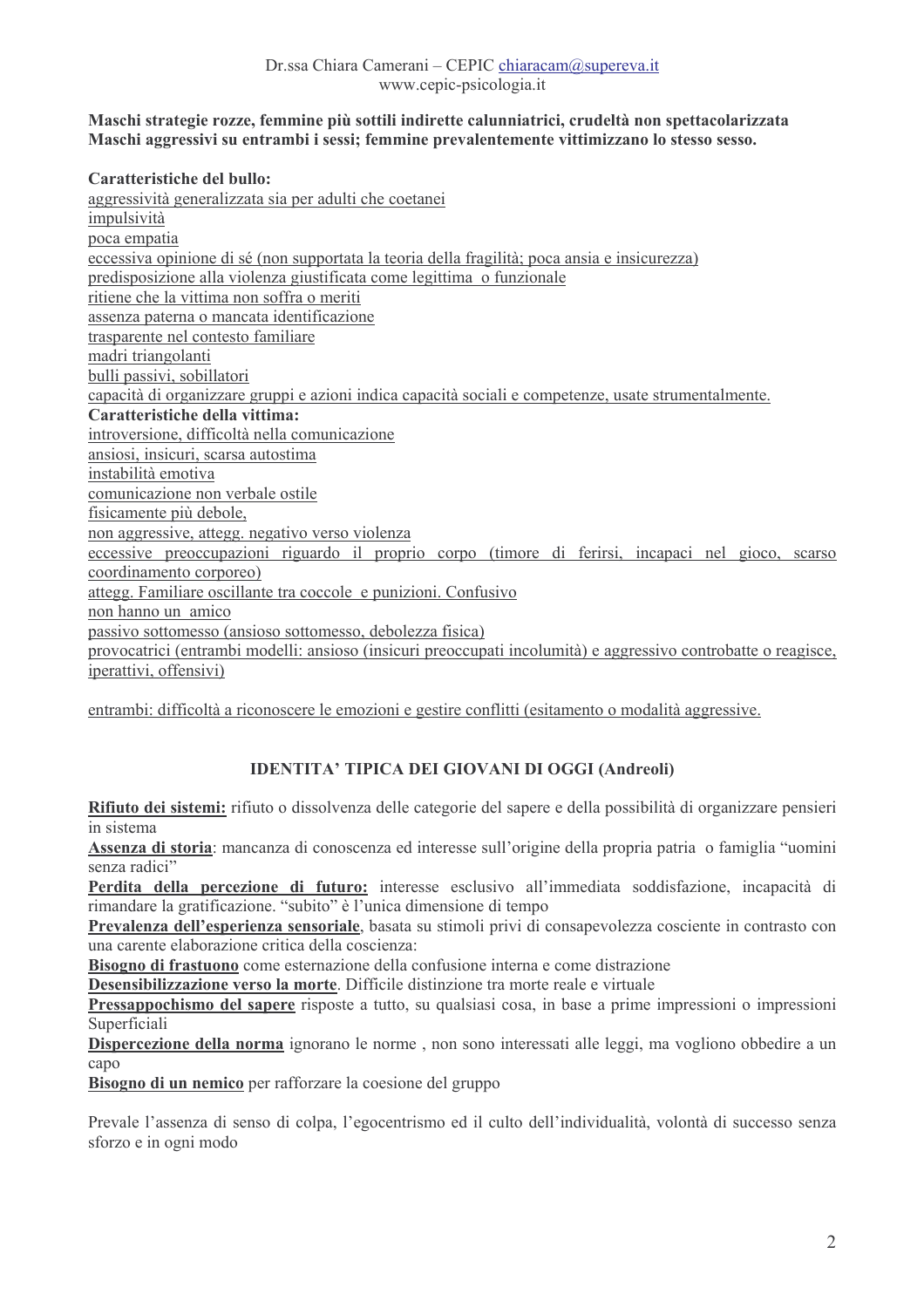# Dr.ssa Chiara Camerani – CEPIC chiaracam@supereva.it www.cepic-psicologia.it

# DIVERGENZA E DEVIANZA<sup>.</sup>

LA DIVERGENZA ha una connotazione positiva, implica un'accettazione di norme e valori socialmente condivisi inseriti in un comportamento originale ed anticonformista

LA DIREZIONE DEVIANTE È, IN VIA PRIMARIA, DETERMINATA DALLA MANCATA INTEGRAZIONE NEL BAMBINO E POI NELL'ADOLESCENTE IN UN GRUPPO (FAMILIARE, SCOLASTICO) NEL OUALE SIANO OPERANTI, SENZA DISCONTINUITÀ E CONTRADDIZIONI. I VALORI E PRINCIPI CHE REGGONO LA SOCIETÀ E SIANO PRESENTI MODELLI DI IDENTIFICAZIONE POSITIVI

# ELEMENTI CHE INDUCONO ALLA DEVIANZA SOCIALE:

# SEGNI PREMONITORI DI UN COMPORTAMENTO DEVIANTE ADULTO De

INADEGUATO RAPPORTO CON I COETANEI derivato (il più delle volte) da un infanzia di solitudine o fortemente traumatica. A scuola possono verificarsi due situazioni: rifiuto o bullismo.

ISOLAMENTO SOCIALE; secondo Ressler il 75% dei serial killer ha vissuto in una condizione di forte isolamento durante l'infanzia.

DIFFICOLTÀ DI APPRENDIMENTO(nonostante il OI medio o addirittura più elevato della norma) associate spesso a fattori quali: delinquenza giovanile, traumi físici e mentali, mancanza di fíducia verso gli altri.

COMPORTAMENTO IRREGOLARE espresso come bisogno immotivato e cronico di mentire. Molti soggetti fortemente devianti mentono in maniera compulsiva in quanto ciò suscita in loro eccitazione e sensazione di potere (l'FBI rileva che il 71% di questi soggetti mentiva cronicamente durante l'infanzia).

PROBLEMI CON LE AUTORITÀ E DI AUTOCONTROLLO il 58% dei serial killer afferma di aver compiuto atti vandalici durante l'adolescenza, il 48% di aver avuto scoppi improvvisi di rabbia, il 36% di aver compiuto frequenti fughe da casa, il 52% episodi di piromania.

SINTOMI DI DANNO NEUROLOGICO.

ATTIVITÀ SESSUALE PRECOCE O BIZZARRA.

CRUDELTÀ VERSO PERSONE O ANIMALI.

FURTO, ACCAPARRAMENTO (Ressler riscontrato nel 56% di questi soggetti).

COMPORTAMENTO AUTODISTRUTTIVO E PRECOCE ABUSO DI STUPEFACENTI.

OGNUNO DI NOI POSSIEDE IN POTENZA DALLA NASCITA UNA PREDISPOSIZIONE ALLA SOCIALIZZAZIONE CIOÈ UNA TENDENZA INNATA DEL BAMBINO ALLA RECIPROCITÀ, AL RAPPORTO (AUMENTO DELL'ATTENZIONE VIGILE ALLA VOCE ED AL VISO UMANO, SGUARDI, IMITAZIONE) CHE DEVONO ESSERE ESERCITATE NEL RAPPORTO DIADICO CON L'ADULTO CURANTE E CON L'AMBIENTE CIRCOSTANTE PERCHÉ EMERGANO E SI STABILIZZINO DIVENENDO GUIDA DEI NOSTRI COMPORTAMENTI. QUANDO QUESTA SINCRONIA E RECIPROCITÀ MANCA PER RAGIONI COSTITUZIONALI O CONTESTUALI, IL BAMBINO SI CHIUDE IN SE STESSO E PERDE LA CAPACITÀ DI ENTRARE IN CONTATTO

# **IL COMPORTAMENTO SOCIALE**

Monitoraggio affettivo spinge a controllare l'esperienza in base alle dimensioni piacere/dispiacere in funzione della figura primaria. Il bambino monitorizza affettivamente gli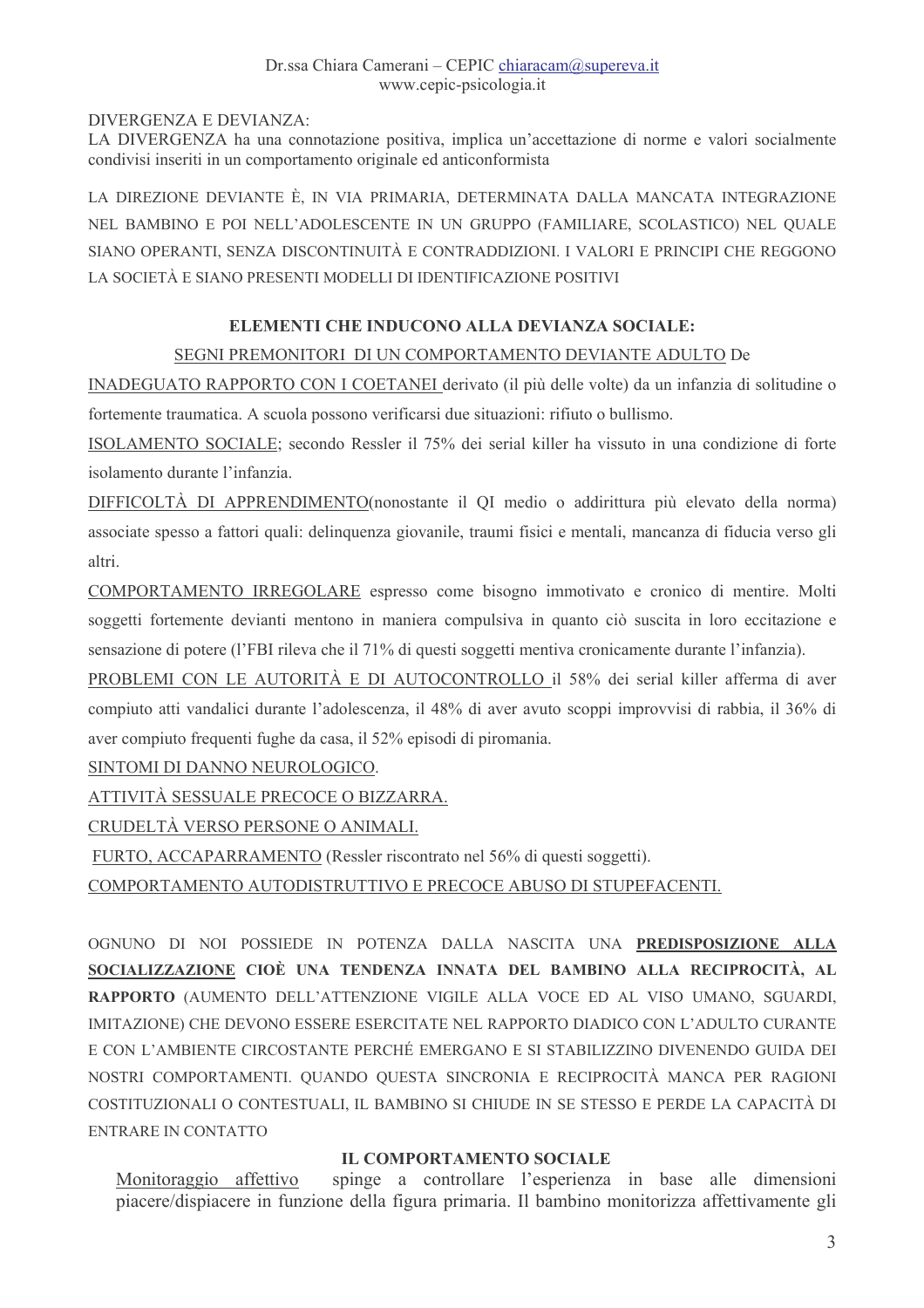altri affinché fungano da guida al suo comportamento. Quando l'adulto è incostante, violento, il soggetto struttura un senso di insicurezza e sfiducia nel prossimo ed in seguito tenderà ad interpretare il comportamento altrui come minaccioso ed ostile.

#### Le emozioni positive sembrano più vulnerabili alle variazioni dell'esperienza rispetto alle negative e più di queste devono essere esercitate.

ALCÚNI COMPORTAMENTI DEVIANTI SONO MODALITÀ CON LE QUALI, IN MODO NON RAZIONALIZZATO NÉ CODIFICATO, IL RAGAZZO TENTA DI SUPERARE LE ANGOSCE LEGATE A TRAUMI E INSICUREZZE VISSUTI

### LA VIOLENZA FAMILIARE È UN FATTORE PREDISPONENTE DI GRANDE IMPORTANZA IN OUANTO

- RENDE ACCETTABILE IL COMPORTAMENTO AGGRESSIVO
- DESENSIBILIZZA IL B. RENDENDOLO INDIFFERENTE ALL'IDEA DEL DOLORE O ALL'ANTICIPAZIONE DI ESPERIENZE ANSIOGENE: CIÒ LO RENDERÀ IMMUNE ALLE NORMALI MODALITÀ DI CONDIZIONAMENTO TRAMITE PUNIZIONE
- SARÀ INOLTRE MENO RESPONSIVO FISICAMENTE ED EMOZIONALMENTE ALLE  $\bullet$ RICHIESTE ED ALLE NECESSITÀ ALTRUI E TENDENTE ALL'INDIFFERENZA. ALLA FREDDEZZA, ALL'ASSENZA DI RIMORSO O COLPA.
- OUESTA CONDIZIONE DI INSENSIBILITÀ. PORTERÀ IL BAMBINO A NECESSITARE DI  $\bullet$ UNA STIMOLAZIONE ESTERNA PIÙ ALTA PER POTERSI ATTIVARE
- il bambino apprende le "regole" come aspetto condiviso dell'esperienza di accudimento.
- Tali esperienze (per lo più fasi di gioco estremamente piacevoli), introducono la reciprocità sociale, il nucleo di tutti i sistemi morali: "non fare agli altri quello che non vorresti fosse fatto a te".

NELL'AMBITO DI UN ADEGUATO RAPPORTO IL BAMBINO SVILUPPA UN'IDENTIFICAZIONE POSITIVA IN BASE ALLA QUALE SI CREA UNO STANDARD DI COMPORTAMENTO INTERIORIZZATO ED UN SENSO DI TURBAMENTO, DI ANSIA QUANDO QUESTO VIENE VIOLATO.

# FATTORI DI RISCHIO ASSOCIATI ALLA PERSONALITÀ ANTISOCIALE

(West & Farrington (1969 - 1990)

# 10 anni

- insufficiente supervisione da parte dei genitori,
- basso reddito familiare.
- basso profitto scolastico.  $\mathbb{R}^n$
- severità, incoerenza, negligenza parentale,
- assenza del padre,
- famiglie numerose,  $\sim$

IL BAMBINO DIFFICILE, PUÒ ELICITARE, NELL'AMBITO SCOLASTICO, UNA SERIE DI RISPOSTE CHE CONTRIBUIRANNO AD ESACERBARE IL COMPORTAMENTO GIÀ PRESENTE

#### 11 anni

- comportamento scolastico delinquenziale;

#### 14 anni

- l'allontanamento dalla famiglia,
- basso QI nell'area non verbale,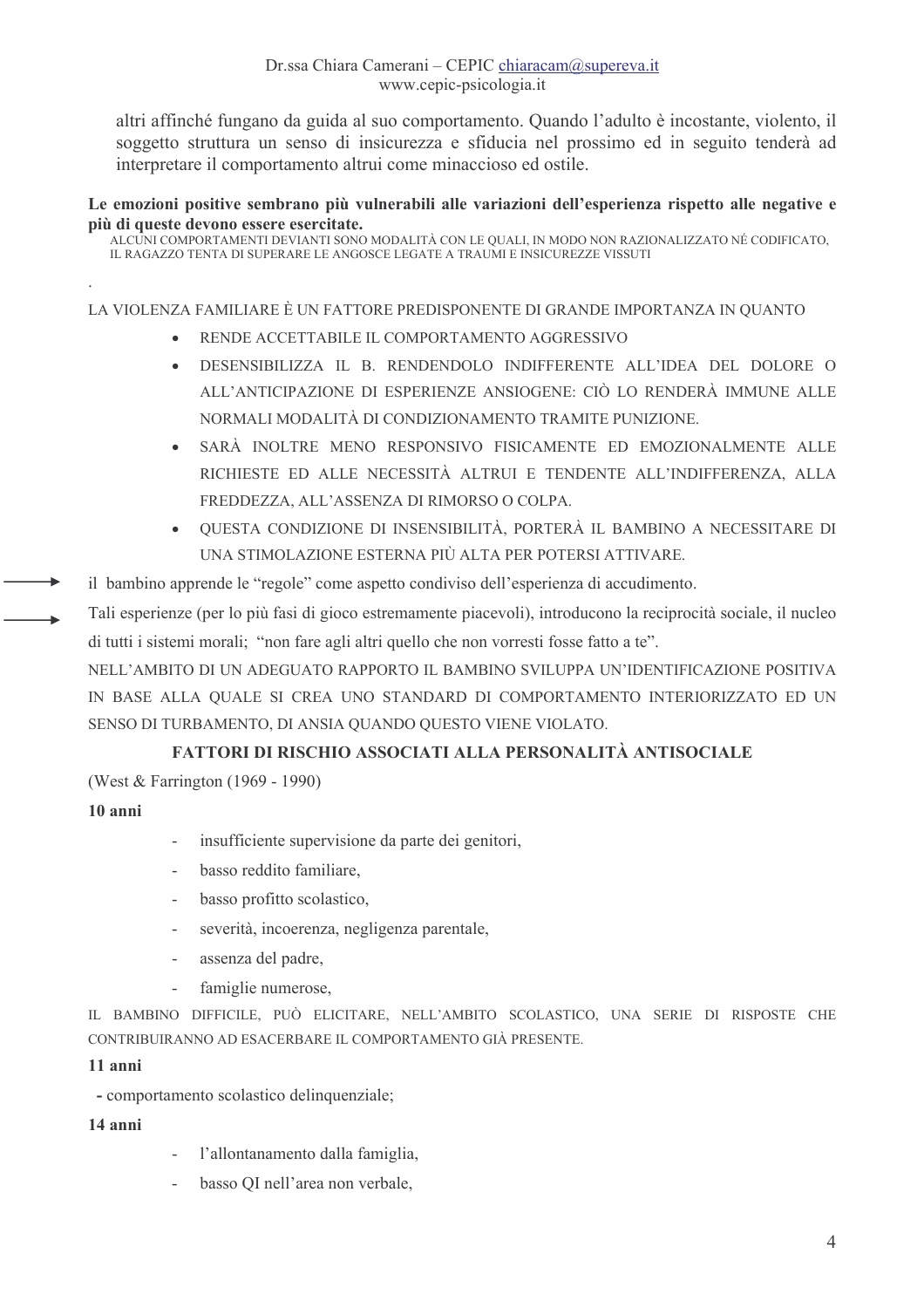- poche amicizie,
- bassa partecipazione alle attività scolastiche.

IL COMPORTAMENTO DEVIANTE RAGGIUNGE DEI PICCHI IN CORRISPONDENZA CON L'ACCESSO ALLA SCUOLA SUPERIORE; IN QUESTO PERIODO, LA MAGGIORE LIBERTÀ, LA MAGGIORE QUANTITÀ DI TEMPO NON SUPERVISIONATO DA SPENDERE FUORI CASA, RAFFORZA IL RAPPORTO CON IL GRUPPO DEVIANTE E PERMETTE LA SPERIMENTAZIONE DI COMPORTAMENTI A RISCHIO.

#### 18 anni

- $\mathbb{R}^{\mathbb{Z}^2}$ carcerazione.
- la disoccupazione
- ignoranza del genitore. Questa ricerca risulta essere molto attendibile per la varietà delle modalità di raccolta dati, per il fatto che il ed infine per l'utilizzo di molteplici fonti di informazione

# PREDITTORI DELLA CARCERAZIONE

- 1) basso livello socio-economico.
- 2) basso livello di parenting,
- 3) comportamenti delinquenziali fra i componenti della famiglia,
- 4) fallimento scolastico,
- 5) impulsività

6) comportamento antisociale infantile.

LA MANCANZA DI RAPPORTO E SUPPORTO GENITORIALE DIMINUISCE IL VALORE DELLA PUNIZIONE E CON ESSO LA PAURA DI PERDERE L'AMORE E LA STIMA FAMILIARE.

CIÒ CHE È IMPORTANTE NON È LA PUNIZIONE IN SÉ, MA L'INTERPRETAZIONE CHE LE VIENE DATA DAL BAMBINO. IL OUALE PUÒ RITENERLA GIUSTIFICATA DAL SUO CATTIVO COMPORTAMENTO O VIVERLA COME DIMOSTRAZIONE DELLA MODALITÀ GENITORIALE DI RISOLVERE I PROBLEMI INTERPERSONALI (IN QUESTO CASO SI INSTAURERÀ UN MODELLO NEGATIVO DI APPRENDIMENTO).

Isolamento e devianza La condizione di emarginazione, l'inadeguata modalità di rapportarsi agli altri ed il comportamento antisociale, portano al fallimento scolastico che susciterà a sua volta rifiuto nei compagni, indirizzando il ragazzo verso gruppi devianti che eserciteranno su di lui una forte attrazione (riconoscimento, rinforzo, supporto).

Nonostante il rifiuto da parte della società convenzionale I RAGAZZI AGGRESSIVI HANNO AMICIZIE UGUALI, PER INTENSITÀ E NUMERO, AI COETANEI "NORMALI", ANCH'ESSE STABILITE IN ETÀ PRECOCE.

# LA "GANG";

UN GRUPPO DI INDIVIDUI CHE SI ASSOCIA SOTTO UNA MEMBERSHIP IDENTIFICABILE, DANDOSI UN'ORGANIZZAZIONE INTERNA CHE RECLAMA UN CERTO CONTROLLO SU UN DETERMINATO TERRITORIO URBANO, FREQUENTEMENTE IMPEGNATA IN COMPORTAMENTI ILLEGALI O ANTISOCIALI, CHE POSSONO ESSERE INDIVIDUALI O COLLETTIVI (MILLER, 1975).

LA FORMAZIONE DELLA GANG IN GIOVANE ETÀ DIPENDE DALLA CONVERGENZA DI ALCUNI FATTORI, TRE DEI **QUALI INDICATIVI:** 

1) perdita della capacità di contenimento da parte della società e dell'autorità da parte della famiglia.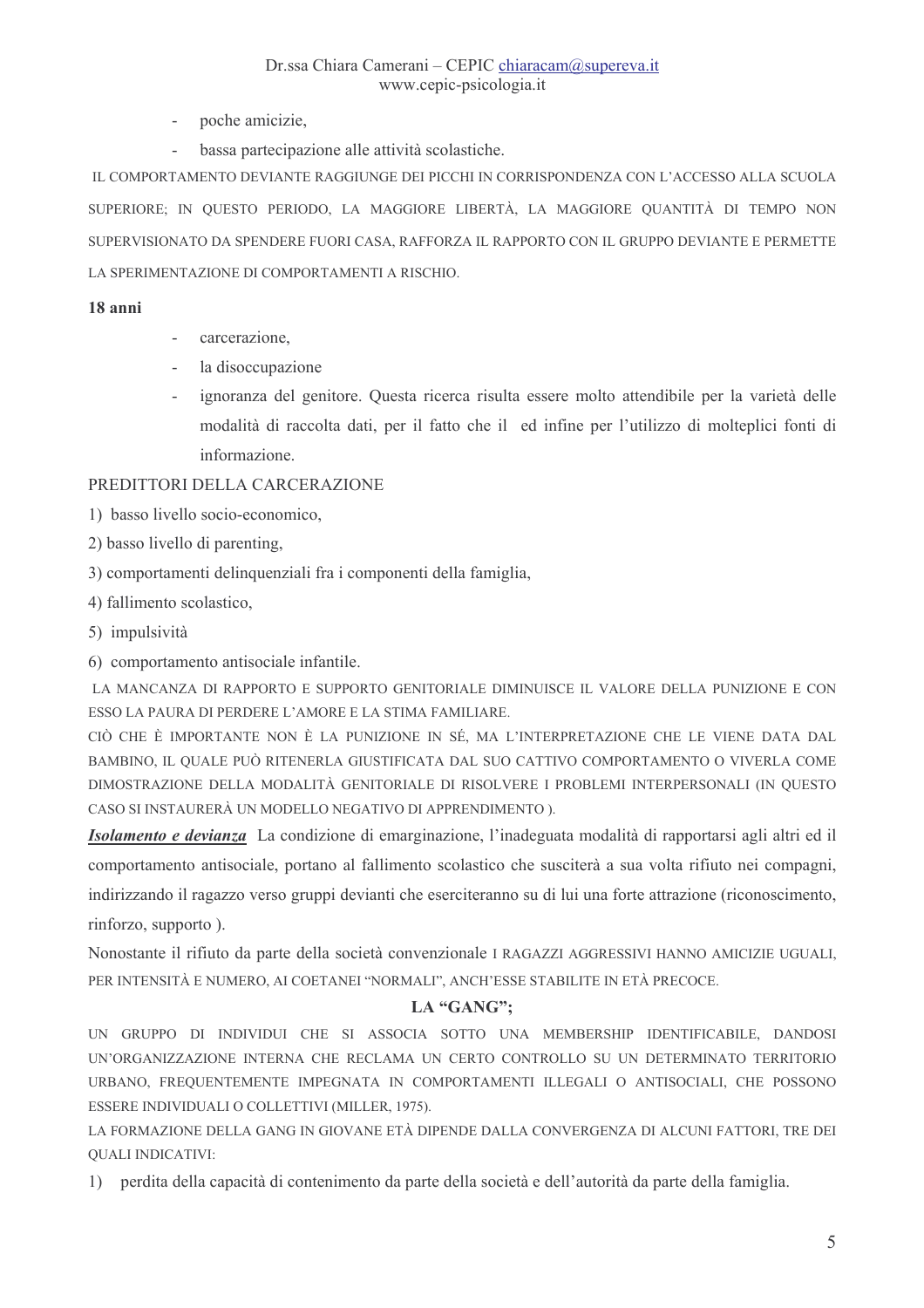- 2) Persistere di *patterns* aggressivi di scambio
- 3) Ruolo assunto dalla coercizione e dall'aggressività nell'organizzazione e direzione del gruppo in assenza di contenimento esterno

#### Conclusioni

Una volta individuati i due processi interazionali che contribuiscono allo sviluppo del comportamento antisociale (atteggiamento coercitivo da parte della famiglia e training deviante del gruppo dei pari), andremo a considerare l'ipotesi della variabilità individuale per cui le caratteristiche del bambino possono esacerbare la gestione parentale o le relazioni devianti. A ciò si aggiunga l'influenza di elementi ambientali "tossici" (povertà, stress, separazioni...) e le variabili contestuali che vanno ad inserirsi nella storia di vita del soggetto.

### I problemi di autostima nell'adolescente. Mastronardi (2002), De Luca

Uno dei grandi problemi che assillano l'individuo in formazione riguarda la crescita dell'autostima sia nel bambino che nell'adolescente nella fase del passaggio da una praticamente totale dipendenza dai genitori (infanzia) a una dipendenza relativa (adolescenza), fino ad arrivare alla fase di indipendenza che coincide con l'età adulta. In questa transizione, il ragazzo sottopone a revisione critica i comportamenti e il modo di intendere la vita dei genitori e possono verificarsi dei gravi scompensi emotivi e relazionali che inficiano la formazione di una personalità sana ed equilibrata, dando origine a comportamenti devianti di varia natura.

#### LA CONQUISTA DELL'AUTOSTIMA NELL'ADOLESCENTE

passa attraverso le continue verifiche del proprio valore in alcune aree specifiche, operando un confronto costante con il gruppo dei pari

1) area interpersonale ("come gli altri mi considerano");

2) area scolastica ("riesco a studiare come gli altri ragazzi? il mio rendimento è scarso? i compagni e gli *insegnanti mi considerano un 'diverso'?"*):

3) area emozionale ("quali emozioni sento? mi fanno stare male? spesso, fantastico di fare male a qualcuno e la sensazione mi fa stare bene; sono adeguato oppure no nell'espressione delle mie emozioni rispetto agli altri ragazzi?");

4) area familiare ("che sentimenti provo nei confronti dei miei genitori? loro mi vogliono bene e lo dimostrano nella maniera giusta per me?");

5) area corporea ("mi piace il mio corpo? piaccio agli altri, mi accettano?");

6) area della padronanza sull'ambiente ("voglio essere potente, voglio realizzare i miei sogni e i miei obiettivi; la società me lo permette? sono capace di costruirmi un ruolo attivo e ritagliarmi una posizione *importante in questo mondo?"*)

Una Crescita prematura (situazione familiare traumatica e/o non adatta al loro naturale e progressivo sviluppo) implica una formazione carente del processo di autostima per cui i bambini e gli adolescenti si convincono che ci sia qualcosa di sbagliato in loro e si sentono inadeguati e senza valore

### I PRINCIPALI VISSUTI EMOZIONALI DEL RAGAZZO INSERITO IN UNA «FAMIGLIA MULTIPROBLEMATICA»<sup>.</sup>

1) Bambino trascurato: non riceve sufficienti attenzione e amore da parte dei genitori e può essere anche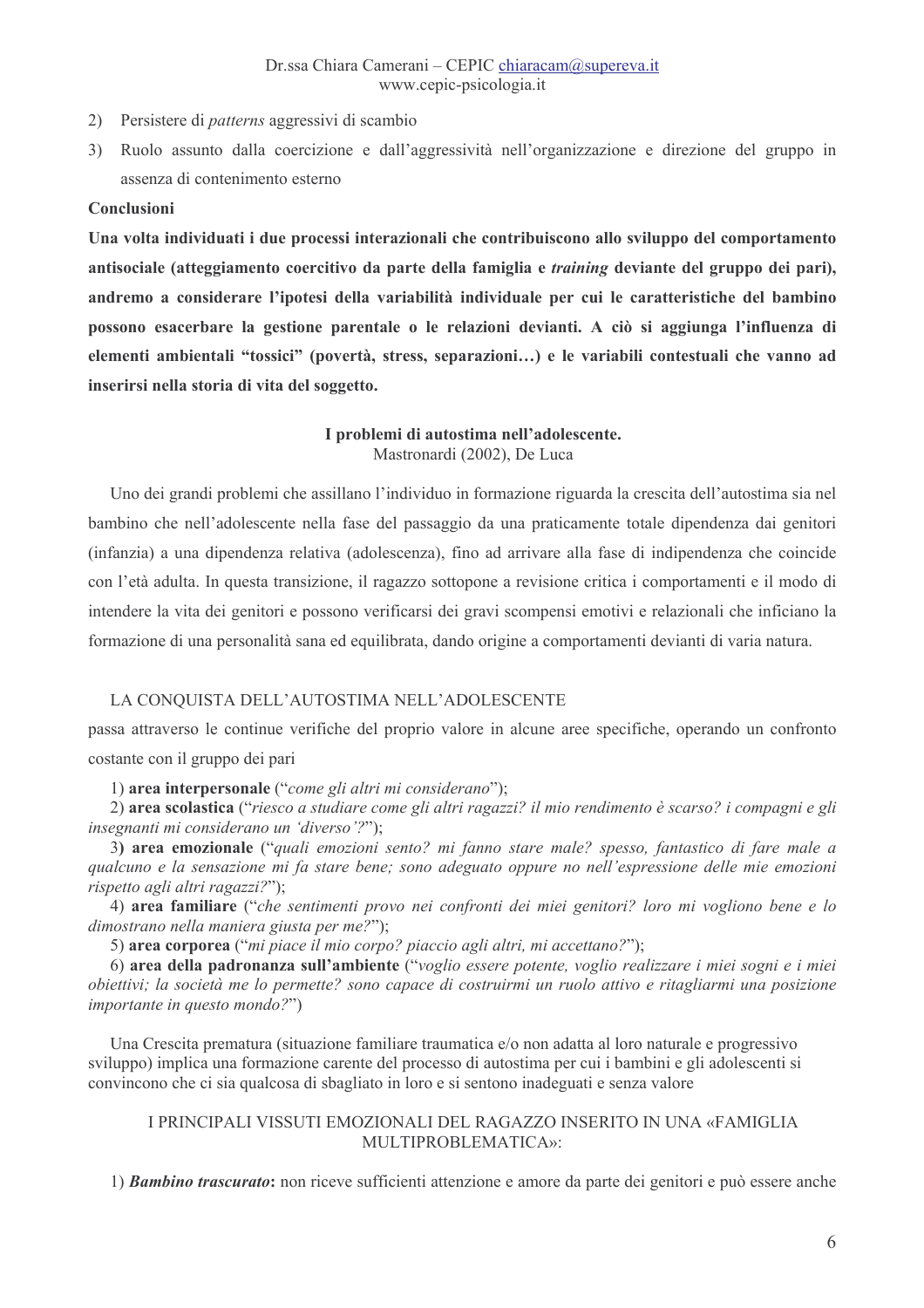### Dr.ssa Chiara Camerani – CEPIC chiaracam@supereva.it www.cepic-psicologia.it

abbandonato a se stesso e/o affidato con noncuranza a terze persone, sviluppando un ragionamento intrapsichico del tipo: "se mi amassero, non mi lascerebbero e, se non mi amano, allora non sono degno"; a questo stato d'animo, ne consegue un altro, formato da senso di colpa e paura, in cui il bambino pensa: "Dovrei amare i miei genitori: se li odio, vuol dire che sono cattivo".

2) Bambino maltrattato: il maltrattamento può essere di tipo fisico o verbale e va a costruire, nella psiche del bambino, un ragionamento del genere: "devo essere davvero cattivo e sbagliato se mi feriscono così; l'unico modo per avere la loro attenzione è farmi punire; sbaglio sempre".

3) Bambino abusato: la modalità preferita di relazione dei genitori con il figlio è l'abuso sessuale, che danneggia gravemente lo sviluppo del bambino, andando a creare i presupposti per un ragionamento del tipo: "faccio cose cattive e segrete di cui non devo parlare; sono sbagliato e cattivo".

4) *Bambino criticato*: il genitore si rivolge al figlio soprattutto per denigrarlo, criticare il suo aspetto ("sei un ciccione", "fai schifo per quanto mangi", ecc.), alcune sue caratteristiche ("sei una femminuccia", "sei un frocetto", ecc.) e i suoi gusti ("ma non ti vergogni di giocare ancora con i trenini?", "sei un ritardato", ecc.); il vissuto intrapsichico sviluppato dal bambino è del tipo: "papà (oppure mamma) mi dice che sono grasso, allora sono brutto", "mamma mi accusa di essere pigro e stupido e dice che non combinerò mai nulla di buono; le persone pigre e stupide come me sono sbagliate e colpevoli".

5) *Bambino "adultizzato"*: il genitore è costantemente depresso e opprime il bambino con le sue lamentele perché è psicologicamente immaturo e reprime qualsiasi tentativo del figlio di soddisfare i propri bisogni e rendersi indipendente, soffocando le sue aspirazioni; il bambino sviluppa un ragionamento interiore del tipo: "devo prendermi cura dei miei genitori; i miei bisogni non sono importanti, se penso a me sono un  $egoista$ <sup>".1</sup>

A SEGUITO DI QUESTI VISSUTI E DELLE MODALITÀ DI AUTO-RAPPRESENTAZIONE NEGATIVA DEL BAMBINO, DIVERSI AUTORI SOTTOLINEANO LA POSSIBILITÀ CHE L'ADOLESCENTE SVILUPPI DEI COMPORTAMENTI-SINTOMO CHE COSTITUISCONO DEGLI EVIDENTI INDICATORI DI DISAGIO E SOFFERENZA PSICHICA CHE PUÒ SFOCIARE NELLA DEVIANZA E/O NELL'ESPLICITA CRIMINALITÀ.

In questa età emerge il bisogno massimo di trasgredire le regole sociali e le norme comportamentali di qualunque natura esse siano. Quanto più gli adulti impongono regole e norme, tanto più si stimola nell'adolescente il bisogno della ribellione e della trasgressione.

In questo contesto evolutivo, psicologico e sociale prendono facilmente forma svariati comportamenti antisociali e devianti. Fra questi, emergono come prevalenti tre tipi di condotte devianti di rilevanza penale:

- la violenza e l'aggressione física,
- · il vandalismo ed il furto,
- · la disubbidienza e la menzogna.

 $1$  Op.cit., pp.32-34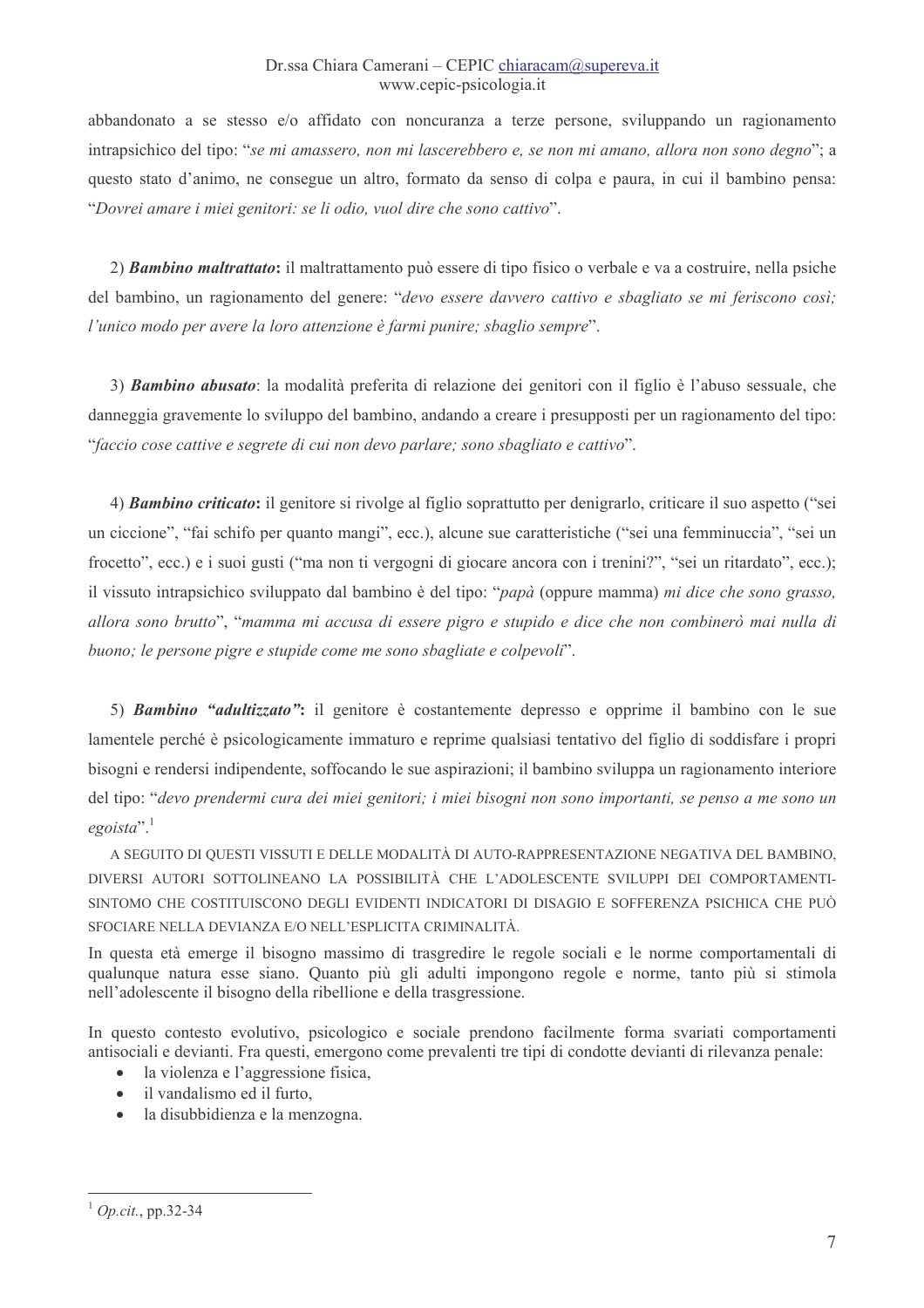1. la violenza e l'aggressione fisica – il facile ed immediato ricorso all'aggressione ed all'attacco físico è prevalente nei bambini molto piccoli (bullismo scolastico; la violenza scolastica è massima nella scuola elementare. Statisticamente le liti violenti, le risse, agli attacchi aggressivi sono prevalenti nella scuola elementare rispetto alle scuole di ordine superiore.)

- Bambini che hanno imparato da piccoli ad interagire in modo aggressivo e violento con il mondo circostante tendono a mantenere stabile questo comportamento anche nelle età successive ed in modo particolare nell'adolescenza (più eclatante e distruttiva).

Gli adolescenti maggiormente propensi all'aggressività fisica sono

- a. prevalentemente maschi,
- studenti delle scuole tecniche e professionali a.
- $\mathbf{r}$  . disgregazione familiare, padri assenti/violenti con bassa capacità di gestione stress, alienazione, aggressività come modalità preferenziale / uso di alcol o stupefacenti
- disciplina basata prevalentemente su punizioni corporali a.
- a. rientra in questo tipo di condotta anche il bisogno di "fare colpo" sulle ragazze con pubbliche esibizioni di forza.
- la condotta aggressiva prevale nei ragazzi che praticano uno sport agonistico. (tollerata, anzi a. favorita, nei gruppi sportivi).

L'AGGRESSIVITÀ FISICA ADOLESCÉNZIALE È COLLEGATA ALLE DIFFICOLTÀ RELAZIONALI, ALLE SCARSE COMPETENZE SOCIALI ED ALL'ABITUDINE A RISOLVERE I CONFLITTI ATTRAVERSO L'ATTACCO E LA PREVARICAZIONE.

### :La VITTIMOLOGIA.(tratto da Gatto)

OUANDO C'E' UNA CONDIZIONE DI AGGRESSIVITA' (BULLISMO) C'E' SEMPRE UNA VITTIMA. L'ANALISI DEL

COMPORTAMENTO DELLA VITTIMA, PERMETTE DI PREVENIRE O COMPRENDERE MEGLIO ALCUNE

DINAMICHE VITTIMA : "un individuo o un gruppo che senza alcuna violazione di regole convenute,

viene sottoposto a sevizie, maltrattamenti o violenze di ogni genere" (Galimberti, 1999).

Secondo Sparks (1982), un soggetto può contribuire al proprio ruolo di vittima in base ai seguenti elementi<sup>-</sup>

Elemento di precipitazione: la vittima con la propria condotta incoraggia, provoca l'aggressore.

Elemento di facilitazione: la vittima casualmente o meno si trova in contesti a rischio (notte attraversa vicoli malfamati)

Elemento di vulnerabilità: per la sua condotta particolare o posizione sociale (Mobbizzate per opinioni contrarie, secchione).

Elemento di opportunità: in un determinato momento la vittima è la preda più "facile"

Elemento di attrattività: ovvero la vittima possiede qualcosa che richiama l'attenzione del criminale (ultimo telefonino)

- Spesso, in alcune dinamiche violente, si riscontra un alto grado di intensità determinato da una forte partecipazione emotiva tra reo e vittima. La vittima non è più oggetto passivo della violenza, ma partecipe più o meno attiva nell'interazione
- ❖ Evitare una valutazione lineare di causa effetto. Ogni fenomeno analizzato non può essere ordinato, semplicemente, per azioni antecedenti e conseguenti. Questo è il risultato di una miriade di fattori: ambientali, sociali e relazionali.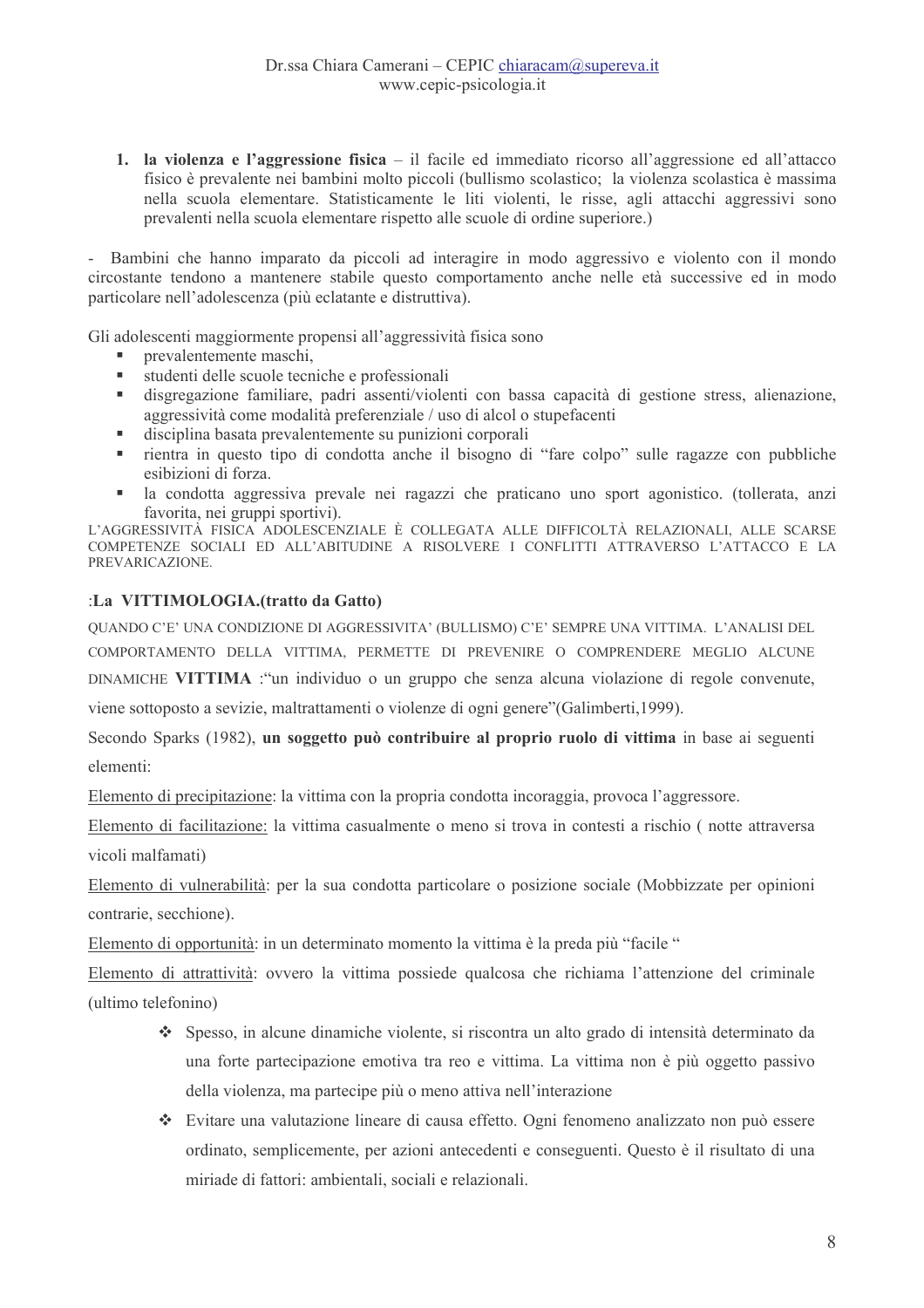### Dr.ssa Chiara Camerani – CEPIC chiaracam@supereva.it www.cepic-psicologia.it

# IL TIPO DI DANNO PSICOLOGICO SULLE VITTIME

forte presenza di stress.

disturbi di adattamento con risposte biologiche non specifiche:

si svilupperebbe una sindrome divisibile in fasi:

-Uno stato d'allarme -Uno stadio di resistenza.

-Un'incapacità di sopportare ulteriormente la situazione stressante.

Ciò si verificherebbe ogni qualvolta un elemento ricorderebbe la situazione vissuta.

2 – il vandalismo ed il furto – negli atti di vandalismo e nel furto l'adolescente esprime alcune delle motivazioni patologiche già osservate nell'aggressività e nella violenza, (RINFORZO, RIBELLIONE, APPRENDIMENTO) in questo caso non dirette verso una persona od un coetaneo, ma verso un oggetto da lui posseduto oppure verso un oggetto pubblico

la valenza sociale dell'oggetto, esprime e raccoglie tutta la rabbia dell'adolescente verso la società.

valenze psicologiche, ad esempio il marcato rifiuto del mondo adulto, compreso il mondo scolastico, e di tutto quello che in qualche modo rappresenta un pubblico valore sociale condiviso.

Presenti in queste condotte anche bisogni di espressione di forti emozioni, di liberazione di insopportabili frustrazioni o di stati d'animo intollerabili.

IL PICCO DELLE CONDOTTE ANTISOCIALI, RIBELLI E PERICOLOSE IN TUTTO IL MONDO SI COLLOCA TRA I 16 ED I 17 ANNI, OUINDI SONO IMPLICATI NON SOLO FATTORI SOCIALI, MA ANCHE TIPICI ED UNIVERSALI FATTORI PSICOLOGICI EVOLUTIVI.

### 3-la disobbedienza e la menzogna-

nell'adolescenza è molto diffusa l'abitudine alla violazione della regola della sincerità

- parimenti diffuso sia tra i maschi e che tra le femmine  $\blacksquare$
- a. oltre il 50% dei ragazzi e delle ragazze mente abitualmente ai propri genitori.
- a. Allo sviluppo della cosiddetta maturità non segue l'abitudine alla sincerità, al dialogo ed al confronto. Mentre le altre condotte antisociali hanno il picco di incidenza sui 17 anni, la tendenza a mentire cresce con l'età ed è massima proprio in quei giovani adulti che dovrebbero integrarsi nel mondo del lavoro e nelle relazioni sociali ed affettive

# AFFERMAZIONE E PREVENZIONE DELLE CONDOTTE ANTISOCIALI E DEVIANTI

LA FAMIGLIA è il primo nucleo sociale in cui si muove il bambino. Ciò che impara in famiglia lo trasferisce poi negli altri contesti, a cominciare dalla scuola.

LA SCUOLA è la prima istituzione che il bambino incontra ed il rapporto che si verrà a creare rappresenterà il modello con cui in futuro il giovane e poi l'adulto instaureranno il loro rapporto con la società.

Un buon inserimento scolastico facilita anche un buon inserimento lavorativo ed un basso sviluppo di condotte antisociali e devianti

La scuola

- fornire informazione e cultura.
- $\blacksquare$ ma anche un insieme di regole e di norme, adeguatamente esplicitate e motivate, la cui violazione deve essere seguita da sanzioni proporzionate e certe.
- promuovere l'assunzione di responsabilità che aiuterà poi il giovane a non lasciarsi coinvolgere dai a. comportamenti devianti o a rischio.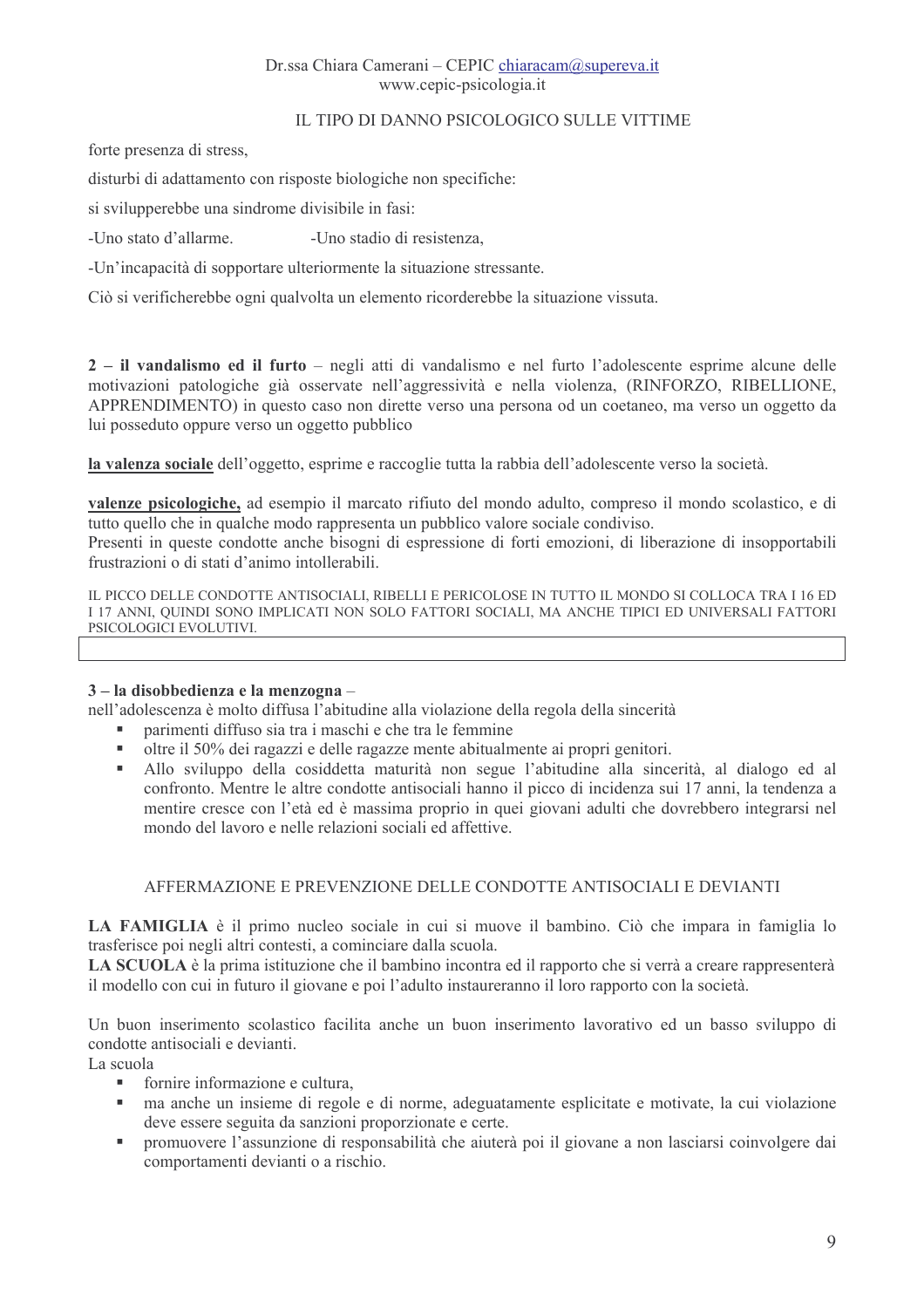La famiglia prima e la scuola poi devono sviluppare nel giovane le competenze sociali e comunicative, devono promuovere l'elaborazione di uno scopo personale, delle strategie per realizzarlo e la capacità di valutare le proprie prestazioni, la capacità di assumersi degli impegni e di esserne responsabili.

### **HOBBY, GIOCHI E SPORT**

LA PRATICA DELLO SPORT O DI GIOCHI CHE IMPLICHINO REGOLE È ESTREMAMENTE COSTRUTTIVA NEL GIOVANE. IL GIOCO E LO SFOGO AGGRESSIVO SONO CONTENUTI DA REGOLE E RISPETTO DELL'AVVERSARIO. ATTRAVERSO QUESTI MOMENTI SI POSSONO TRASMETTERE VALORI E MESSAGGI.(da C. Climati) l'accanimento del mondo sportivo, verso un'eccessiva attenzione al risultato e poca alla partecipazione, al gioco di squadra o al rispetto dell'avversario.

- EVITARE L'USO DEL BAMBINO COME ADULTO, SECONDO LE LOGICHE E LE MOTIVAZIONI DEL MONDO SPORTIVO ADULTO CHE NON DEVONO ESISTERE IN OUELLO INFANTILE O ADOLESCENZIALE.
- UNA GIUSTA INFORMAZIONE SUI RISCHI DEL DOPING E DEI COCKTAIL DI VITAMINE O STEROIDI. SAREBBE UTILE. (LE FAMIGLIE SPESSO SI DISINTERESSANO E ACCETTANO ACRITICAMENTE LE PROPOSTE DI DIETA O MEDICINALI DI ALLENATORI O MEDICI.
- CESSARE CON LA CULTURA DEL RISULTATO E DEL MINIMO SFORZO
- LA CARTA DEI DIRITTI DEL BAMBINO NELLO SPORT SOSTIENE IL DIRITTO DEL BAMBINO DI "DIVERTIRSI E GIOCARE COME UN BAMBINO" E IL "DIRITTO DI NON ESSERE UN CAMPIONE".
- SIMILITUDINE TRA LA NON CULTURA DEL PERFEZIONISMO ESTETICO ASSOLUTO E LA NON CULTURA DELLO SPORT ARRIVISTA E IPERCOMPETITIVO.

### **SETTE E GIOVANI** Giovani a Rischio

Le sette approfittano dei momenti di solitudine e fragilità. Accolgono il ragazzo, promettono di trovare ciò

che cerca, accettazione totale e amore, si pongono come punti di riferimento.

L'adescatore è simpatico, comprensivo e rassicurante. Coccola, ascolta, colma di attenzioni, introduce nella

setta facendolo sentire un privilegiato, una persona importante. l'idea di far parte di una cerchia di eletti,

rafforza l'idea che la setta sia il posto giusto dove restare

# SATANISMO (da Climati)

il "satanismo fatto in casa" è la tipologia più frequente tra i giovani. È disorganizzato, più centrato su atti vandalici e assunzione di droghe che su aspetti occultistici o anticristiani. Ragazzi 15-20

- ignor ispecchia il desiderio di opposizione alla norma ed alla società per lo più un aspetto legato alla moda, anche in ambito musicale (Manson, rock satanico). Testi violenti e anticristiani e copertine blasfeme, nichilismo. Per lo più si limita a qualche rituale casalingo trovato in libri o scaricato da internet, praticato in un ristretto gruppo di amici
- $\blacktriangleright$ Piccole ferite sulle braccia con spille o lamette. Tatuaggi con simboli satanici o esoterici
- $\triangleright$  Letture esoteriche di occultismo o satanismo
- Tipo di musica, immagini e poster
- Bestemmie e intolleranza a ciò che riguarda bontà o cristianità
- Collegamento tra musica, cataloghi di vendita ed che contengono anche libri esoterici, o legati a  $\triangleright$ culture psichedeliche, film (satanismo, occultismo, droga, rituali...)

 $\triangleright$  Chiese nere on line (church of statn; first satanic church, temple of seth. Crescita adepti del 15% l'anno ATTENZIONE ALLE PAROLE DELLE CANZONI, VIDEO, VITA DEI PERSONAGGI, MOSTRARE L'ASPETTO ECONOMICO E DI SFRUTTAMENTO, ESORTARE ALLA TRADUZIONE ED AL CONFRONTO, STIMOLARE LA CRITICITÀ ED IL RIDICOLO IN MODO DELICATO E MAI GIUDICANTE.

LA CULTURA SATANICA FA PARTE DI UN COMPLESSO PROBLEMA DI DISAGIO E CRISI DI VALORI CHE NON SI RISOLVE SOLO CON RISPOSTE PENALI MA DEVE COINVOLGERE ISTITUZIONI EDUCATIVE, CULTURALI RELIGIOSE, L'UNICO MODO PER CONTRASTARE IL FENOMENO È SVESTIRLO DELL'ALONE TRASGRESSIVO E MITOLOGICO CHE LO FA APPARIRE AI GIOVANI CVOME UNA REALTÀ MISTERIOSA E AFFASCINANTE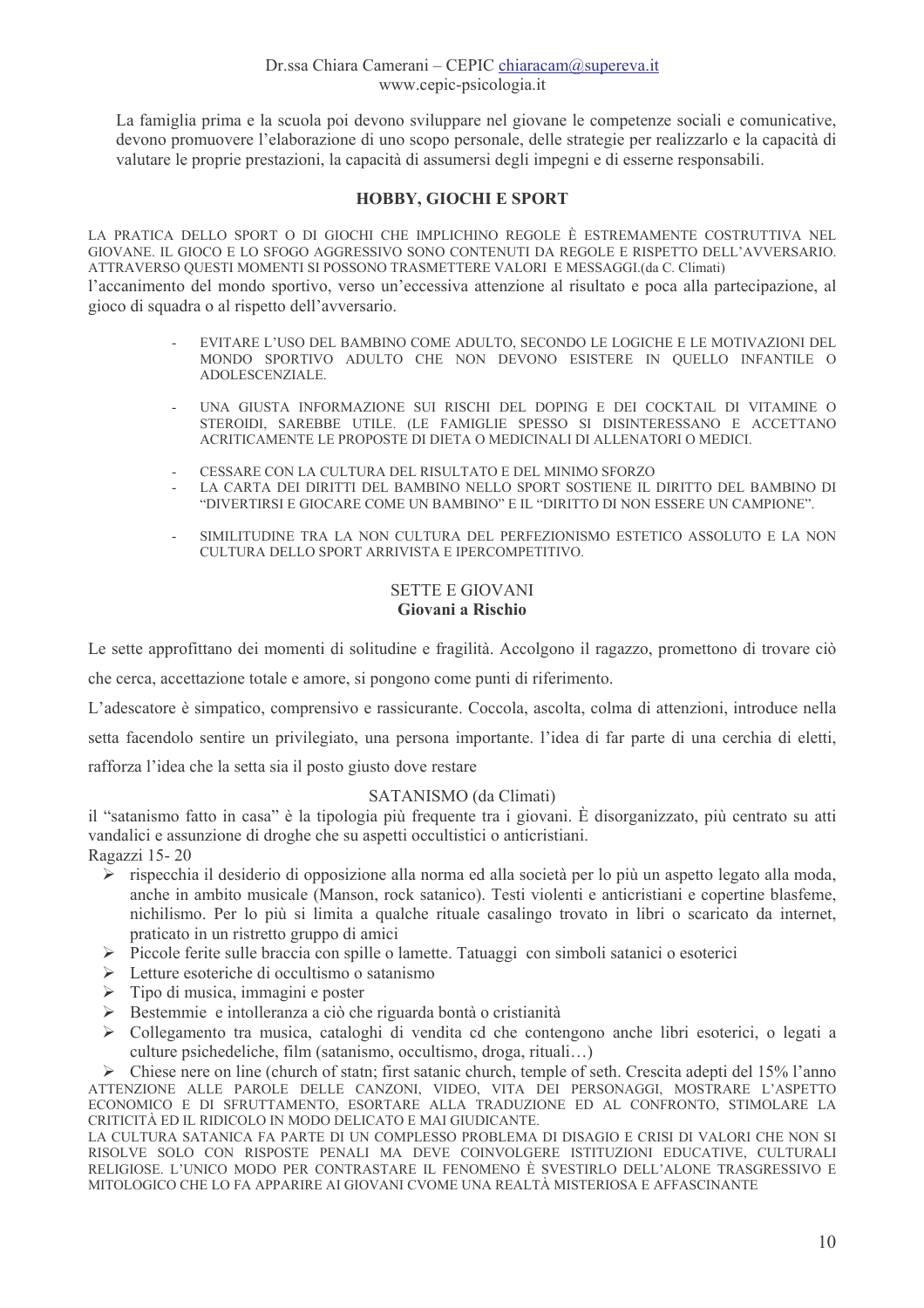# PREVENZIONE E SISTEMA DI REGOLE

Le ragioni per cui un genitore non considera nella maniera corretta il comportamento antisociale del figlio

1) distrazione /incapacità di valutare correttamente le azioni

2) non possiedono efficaci capacità di gestione dei figli:

3) preoccupati delle eventuali conseguenze sociali e legali per il proprio figlio nel caso in cui venga stigmatizzato pubblicamente il suo comportamento criminale:

4) la ragione più importante, di cui spesso non si parla, è che i genitori *negano in maniera assoluta* che ci sia qualche problema riguardante il figlio di cui preoccuparsi; se il figlio compie un'azione illegale o comunque riprovevole, molti genitori tendono a considerarla una "bambinata", una "ragazzata", qualcosa che fanno tutti i bambini, prima o poi.

### I genitori di «bambini problematici» commettono una serie di errori tipici

1) Negazione del problema.

2) Incapacità di mantenere delle posizioni decise e di prendere delle decisioni coerenti.

3) Incapacità di sviluppare l'affidabilità e il senso di responsabilità nel figlio.

4) Concessione al figlio di "dividere e conquistare".

5) Trattare il figlio come se fosse una vittima e scusare sempre il suo comportamento.

6) Il genitore si addossa la colpa dei comportamenti del figlio.

COMPORTAMENTI GENITORIALI CHE RIVESTONO LA MAGGIORE RESPONSABILITÀ NEL MINARE PROFONDAMENTE LA CRESCITA DELL'AUTOSTIMA DELL'ADOLESCENTE: Mastronardi  $(2002)$ 

1) Dominanza parentale o iperprotezionismo genitoriale.

2) Sottomissione parentale (indulgenza abnorme e lassismo).

3) Inefficacia e insicurezza delle figure genitoriali.

4) Atteggiamenti materni immaturi, possessivi, punitivi (ostilità nevrotica),

5) Comunicazione affettiva genitoriale asettica e formale.

6) Rapporto di coppia disturbato (con conseguente anaffettività e/o litigi frequenti).

7) Atteggiamenti genitoriali ambivalenti.

L ADULTO CHE SI RENDE CONTO DEGLI ERRORI NELLO STILE EDUCATIVO. DOVREBBE LAVORARE SU SE STESSO PER METTERE IN PRATICA DELLE STRATEGIE POSITIVE DI **INTERAZIONE** (De Luca)

- Addestramento alla lettura del linguaggio non-verbale
- $\div$  contenimento della propria ansia genitoriale
- Evitare di ridicolizzare il figlio e di stigmatizzare
- \* Rispettare il "silenzio emozionale"
- Adottare un sistema di regole trasparente e coerente
- \* Evitare le situazioni di "braccio di ferro"
- Le approvazioni tendenti a rafforzare l'autostima somministrate a ragion veduta e in corrispondenza a particolari comportamenti positivi del figlio.
- Evitare atteggiamenti offensivi e denigratori della personalità del figlio e punizioni fisiche eccessive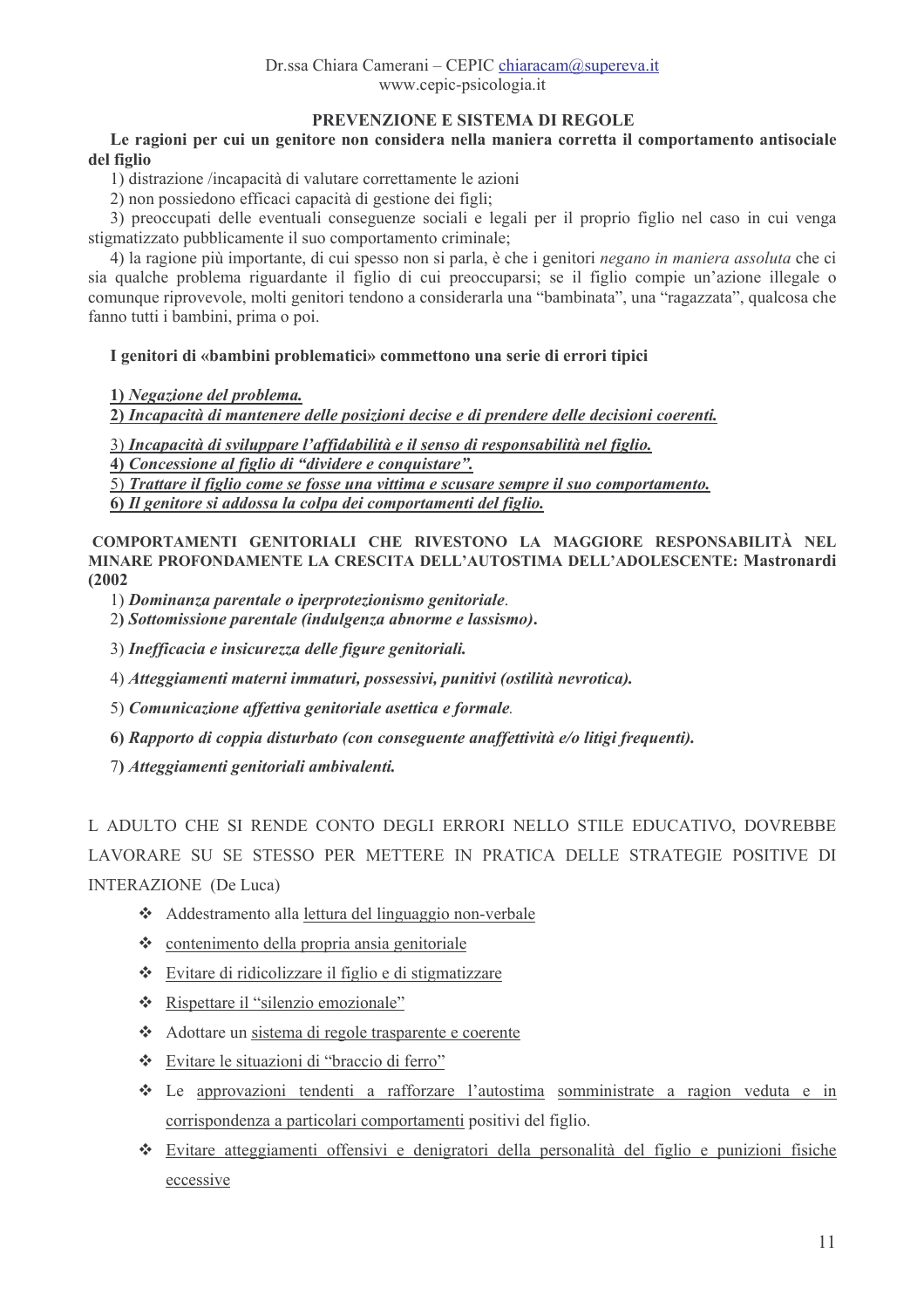# Donne e devianza

MENTRE I MASCHI COMMETTONO ATTI CRIMINOSI ALL'INTERNO DI GRUPPI DELLO STESSO SESSO, NEL CASO DELLE DONNE OUESTO AVVIENE PIÙ DI FREOUENTE IN GRUPPI MISTI.

GRUPPI FEMMINILI TENDONO AD ESSERE PIÙ INDIRETTI NELLE LORO MANIFESTAZIONI COMPORTAMENTALI (OSTRACISMO, PETTEGOLEZZI...).

- QUANDO LE DONNE MOSTRANO SIGNIFICATIVE E PRECOCI TENDENZE ANTISOCIALI, LE PRESSIONI DI RUOLO E CONFORMITÀ LE PORTANO AD UNA MATURAZIONE ED AL SUPERAMENTO DELLA CONDIZIONE DELINQUENZIALE IN TEMPI PIÙ BREVI E CON MENO CONSEGUENZE RISPETTO AI MASCHI.

GIOVANI DONNE MATURATE PRECOCEMENTE TENDONO A TRASGREDIRE PIÙ FREQUENTEMENTE LE NORME E AD ANTICIPARE L'ATTIVITÀ SESSUALE RISPETTO ALLE COETANEE NON SVILUPPATE CIÒ. COMPORTA L'ACCOMPAGNARSI CON UOMINI PIÙ ANZIANI E SPESSO DEVIANTI (STATTIN & MAGNUSSON 1990).

# L'influenza del gruppo

LE DONNE SEMBRANO STRINGERE RAPPORTI DI AMICIZIA PIÙ STRETTI E INTIMI RISPETTO AGLI UOMINI. IN PARTICOLARE NEL PERIODO ADOLESCENZIALE. INFATTI LE GIOVANI ANTISOCIALI RISULTANO ESSERE INTENSAMENTE COINVOLTE NEL GRUPPO, CHE INCORAGGIA IL COMPORTAMENTO DEVIANTE. SECONDO GIORDANO L'APPROVAZIONE DEL COMPORTAMENTO DELINOUENZIALE DA PARTE DI ALTRE DONNE È PARTICOLARMENTE IMPORTANTE

# Perché l'esposizione alla violenza è correlata al comportamento aggressivo: il contributo di Bandura

# **TEORIA DELL'APPRENDIMENTO SOCIALE**

enfatizza il ruolo degli stimoli ambientali nell'espressione del comportamento aggressivo. APPRENDIMENTO VICARIO = acquisizione che avviene tramite l'osservazione di un modello.

L'IMITAZIONE DEL MODELLO VIOLENTO dipende dal rinforzo attuato tramite il modello stesso; se questo viene "premiato" per la condotta aggressiva, è più probabile che il bambino imiti tale comportamento. OSSERVAZIONE DEL COMPORTAMENTO AGGRESSIVO (apprendimento osservativi) piu'

**NRINFORZO** vicario e

VALUTAZIONE COGNITIVA CHE L'AMBIENTE ATTRIBUISCE AGLI EVENTI.

OUESTI DUE FATTORI CONTRIBUIRANNO AD INFLUENZARE LA COMPETENZA NELL'AFFRONTARE LO STIMOLO AGGRESSIVO E NELLO SCEGLIERE LA RISPOSTA ADEGUATA.

Sensibilizzazione Verso La Condotta individui esposti ad ambienti violenti hanno una attitudine  $\bullet$ più positiva verso l'aggressività in quanto la percepiscono come normale, (maggiore accettazione ed una minore risposta emotiva)

# IL GRUPPO ED IL "NONNISMO SCOLASTICO" (Da Cannavicci)

Fenomeni simili compaiono anche nelle comunità militari, collegi universitari (la famosa "goliardia"), i convitti religiosi, i gruppi sportivi in ritiro ed anche nelle carceri.

il bullismo sano è un modo per affermare, nella microrealtà della scuola, un ordine che creerà delle sottomissioni e delle precedenze, ma che alla fine sarà funzionale alla esistenza di tutto il gruppo, perchè chi si sottomette sarà anche protetto e rispettato dagli altri.